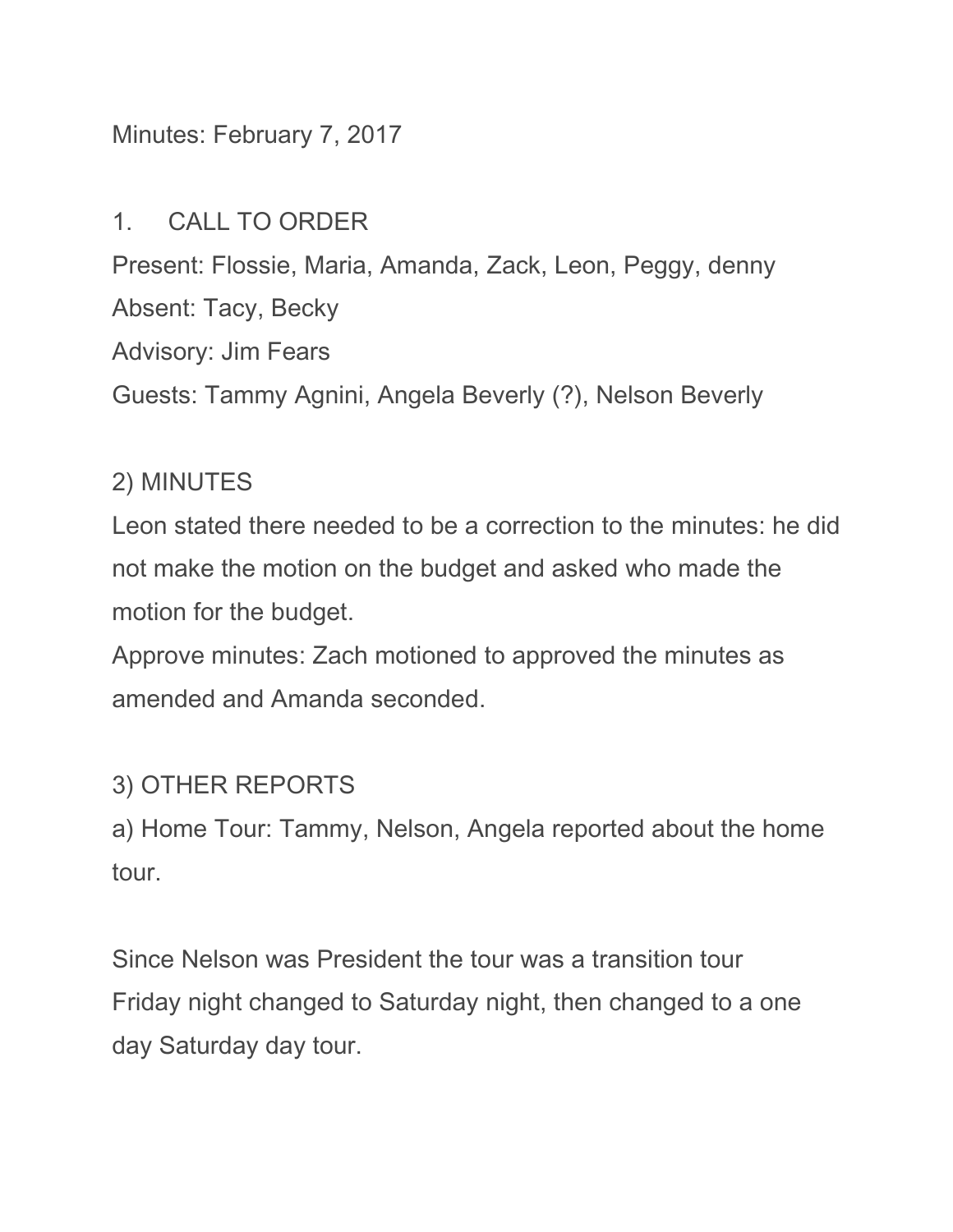Reasons for the day tour:

- Hard to get houses, people are tired.
- Walkability needed for a night tour and there needed to be buy in from home ownership him a radius
- Day tour showcases different neighborhoods
- Day tour is more relaxed for both homeowners and guests
- No waiting in long lines
- Fewer guests to tramp into houses
- Night tour was too big
- Fewer vendors and this year they got a stipend
- Quality of food had slipped previous year, not enough food provided, vendors left early and people complained
- Backyard food and music was well received this year
- The market was willing to pay the higher price for the day tour
- Houses for the night tours were selected just cause they were on the routes and sometimes they weren't good
- Purpose of the tour is to promote Sanford and neighborhoods
- We still have a perception problem
- Night tour was an "event" rather than showcasing Sanford
- Lots of people commented that they didn't know Sanford had the different neighborhoods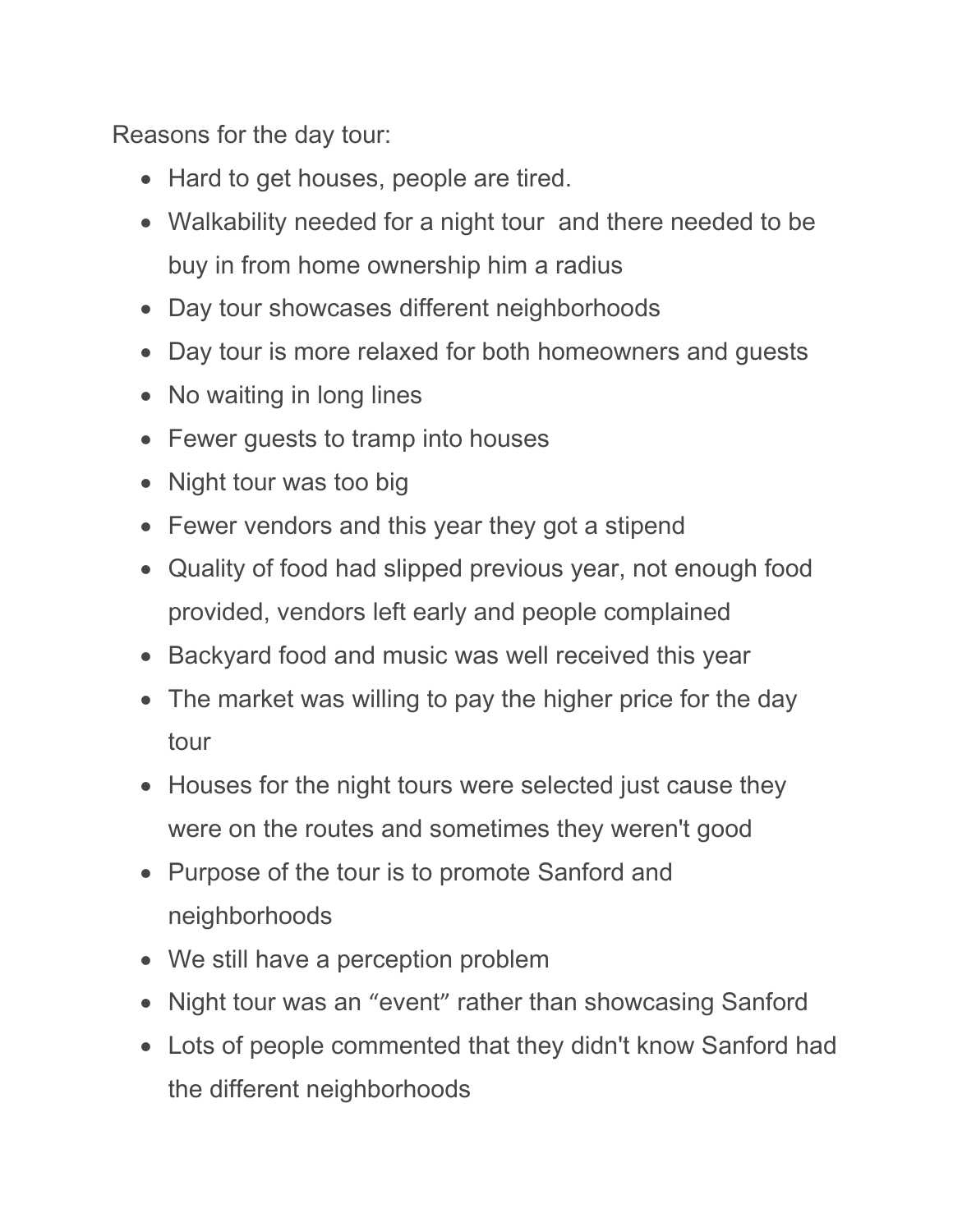• The Thursday night they had a busy or the homeowner tour and that allowed folks to meet each other

What didn't work:

- Ticket booth didn't emphasis that it was not a walking tour
- Event B Interface failed and people couldn't buy tickets the day before
- Board was disengaged and didn't help launch the tour
- Sponsorships were not sought
- Ads had to be handled by the Board at the last minute
- Board members should be part of the committee in some capacity
- Discussed hiring an event planner
- Percentage of ticket sales for an event planner
- UCF has a school of hospitality
- The reason it was Saturday was that they couldn't find houses in one local.
- Tampa uses realtors to be docents
- Historic Society members could do the brochure write up and docents. Someone should touch base with them to partner
- Homeowners appreciation they should have voting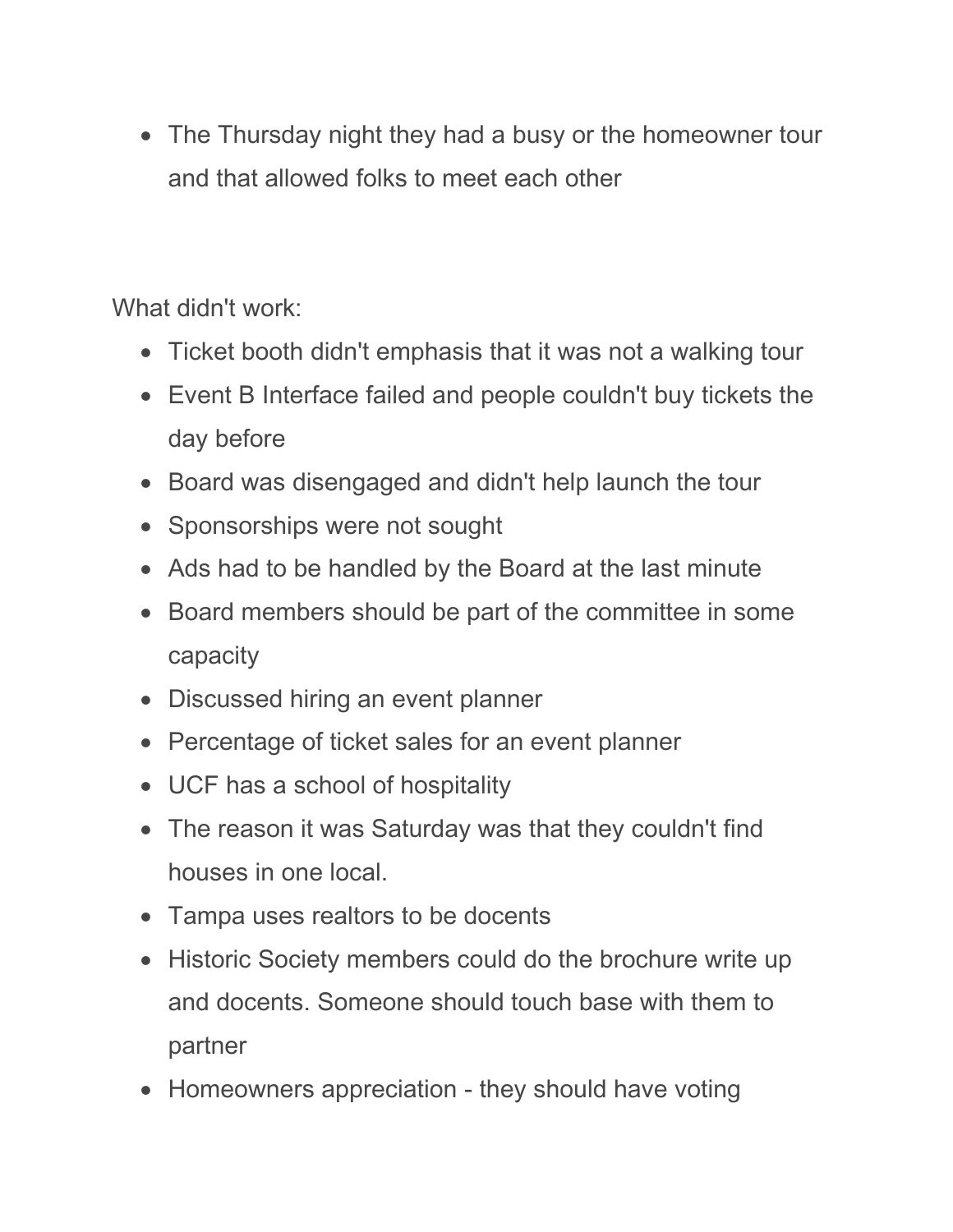members membership

- Vintage car vendors get tickets it they need to be more present
- Reconsider the professional Carolers
- Need max number of people, limit tickets for sale
- Look at Square for tickets

## b). CALENDARS

Kathy Hull explained how the calendar project works

- It's a contest in partnership with the Sanford Camera Club. Anyone can enter.
- Theme: This is Sanford
- When the photos are submitted Kathy puts them in DropBox and there is a blind judging but the camera club
- There were about 140 entries last year. 13 winners
- Pays for itself through sponsorships
- Showcases Sanford
- 4.
- a) TREASURES REPORT
- \$21,044 in checking account

Amanda asked about the PayPal deposits. Do they auto deposit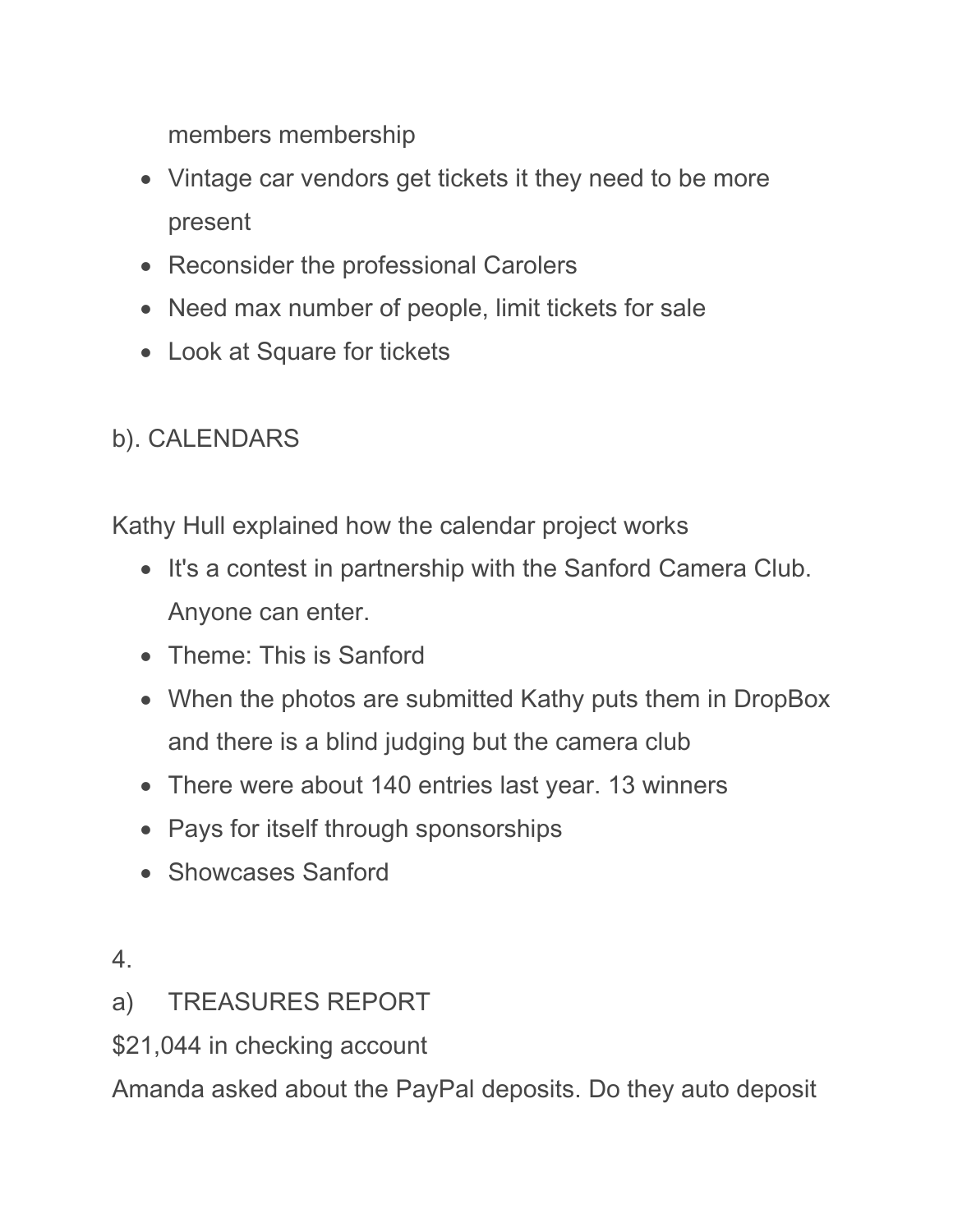### into the account?

They need to contact EventB for the info- Jim will contact them 45 paid memberships to date.

### b) OTHER

Zack said Chief Cecil Smith would come to a Trust meeting to speak: Feb or March

April speaker will tentatively be the City Manager of St Augustine May is HP Month so the presentation of the Preservation Awards Denny will contact Alecia at the museum to see if she could host the Trust membership meeting at the museum in June to show the resources.

See if she wants to speak at the May preservation meeting

## 5. COMMITTEE REPORTS

- a) Membership Committee : Maria, Amanda and Peggy. Purpose: Greet new residents, introduced the Trust, welcome gift basket (Coupons, menus, trinkets). Peggy will chair it. Discussed quorum issue and changing the bi-laws. Maybe look at a non voting membership.
- b) Lamppost: last year's lampposts are completed and there are six on the list for the next round. Discussed doing an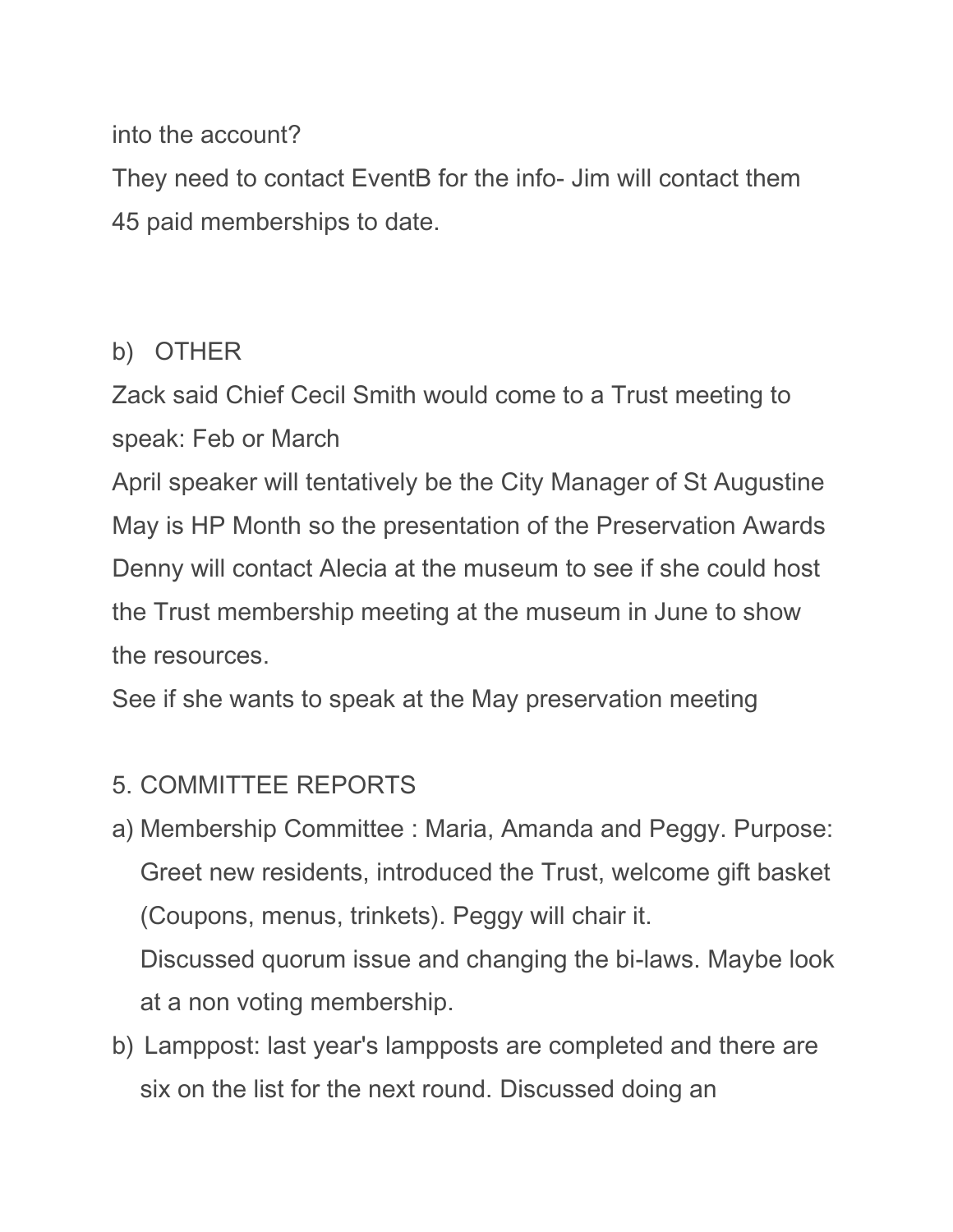informational brochure mailing to houses who have lights.

c) Preservation Awards: the group will start meeting in March. See if Christine wants to speak at the preservation awards about the Florida His Pres workshop annual conference weekend. See if Alecia want to speak.

#### 6. OLD BUSINESS

- a) Community picnic: do we want to do a one? Wait for the gazebo in Centennial to be finished to do the picnic.
- b) Tour of homes: send out an email soliciting a tour chair. Bring this up at the Trust meeting. Do a job description of the Chair position/duties.

#### 7. NEW BUSINESS

- a) people on tour get a membership. Leon to get email list of the homeowners from Tammy.
- b) Speakers for meeting : Art could speak about what's happening in the City.

Sonya Fonseca could speak about the CRA.

#### 7. NEXT MEETINGS:

General membership: Thursday February 16, speaker may be the Chief.